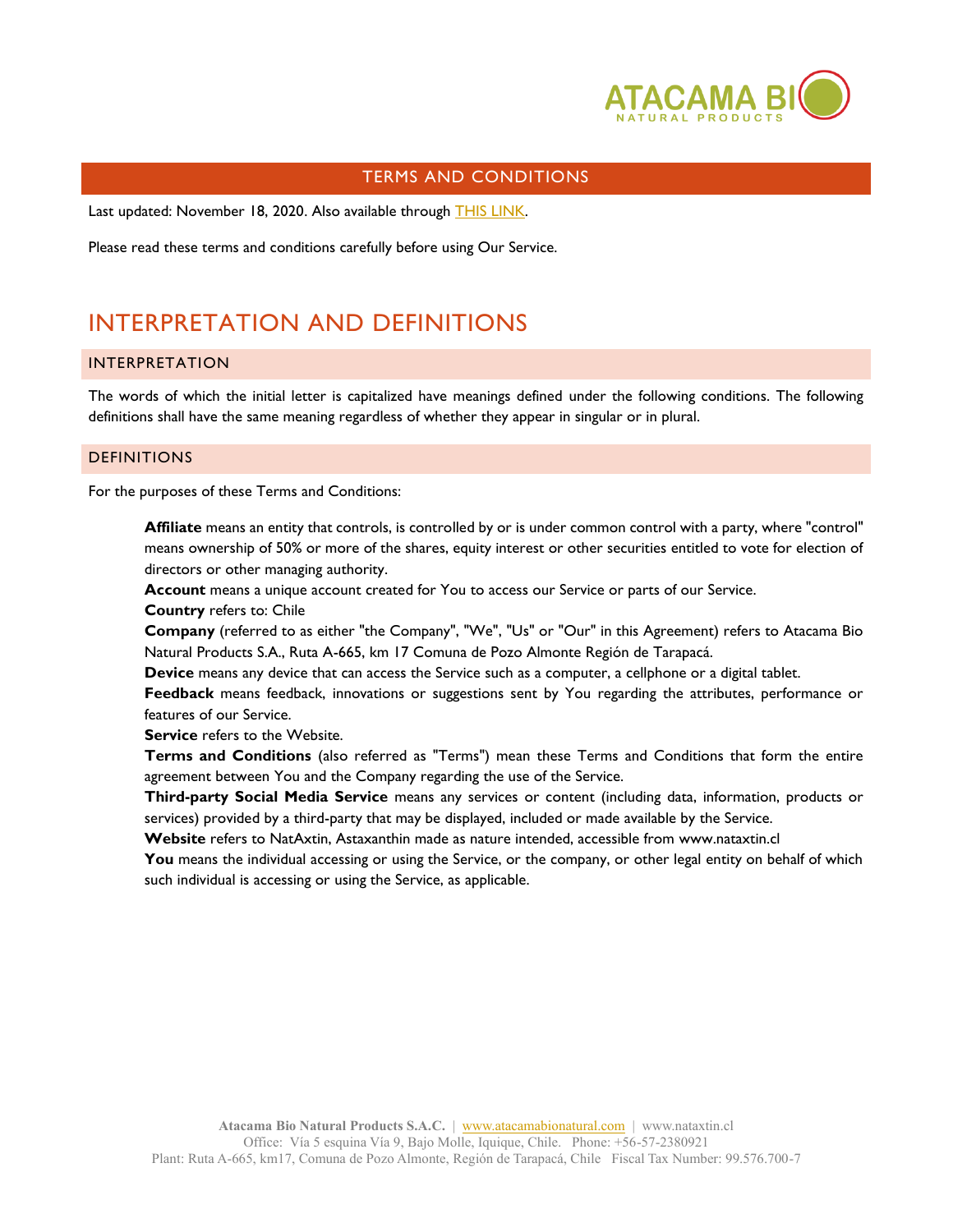

# ACKNOWLEDGMENT

These are the Terms and Conditions governing the use of this Service and the agreement that operates between You and the Company. These Terms and Conditions set out the rights and obligations of all users regarding the use of the Service.

Your access to and use of the Service is conditioned on Your acceptance of and compliance with these Terms and Conditions. These Terms and Conditions apply to all visitors, users and others who access or use the Service.

By accessing or using the Service You agree to be bound by these Terms and Conditions. If You disagree with any part of these Terms and Conditions then You may not access the Service.

You represent that you are over the age of 18. The Company does not permit those under 18 to use the Service.

Your access to and use of the Service is also conditioned on Your acceptance of and compliance with the Privacy Policy of the Company. Our Privacy Policy describes Our policies and procedures on the collection, use and disclosure of Your personal information when You use the Application or the Website and tells You about Your privacy rights and how the law protects You. Please read Our Privacy Policy carefully before using Our Service.

## USER ACCOUNTS

When You create an account with Us, You must provide Us information that is accurate, complete, and current at all times. Failure to do so constitutes a breach of the Terms, which may result in immediate termination of Your account on Our Service.

You are responsible for safeguarding the password that You use to access the Service and for any activities or actions under Your password, whether Your password is with Our Service or a Third-Party Social Media Service.

You agree not to disclose Your password to any third party. You must notify Us immediately upon becoming aware of any breach of security or unauthorized use of Your account.

You may not use as a username the name of another person or entity or that is not lawfully available for use, a name or trademark that is subject to any rights of another person or entity other than You without appropriate authorization, or a name that is otherwise offensive, vulgar or obscene.

# INTELLECTUAL PROPERTY

The Service and its original content (excluding Content provided by You or other users), features and functionality are and will remain the exclusive property of the Company and its licensors.

The Service is protected by copyright, trademark, and other laws of both the Country and foreign countries.

Our trademarks and trade dress may not be used in connection with any product or service without the prior written consent of the Company.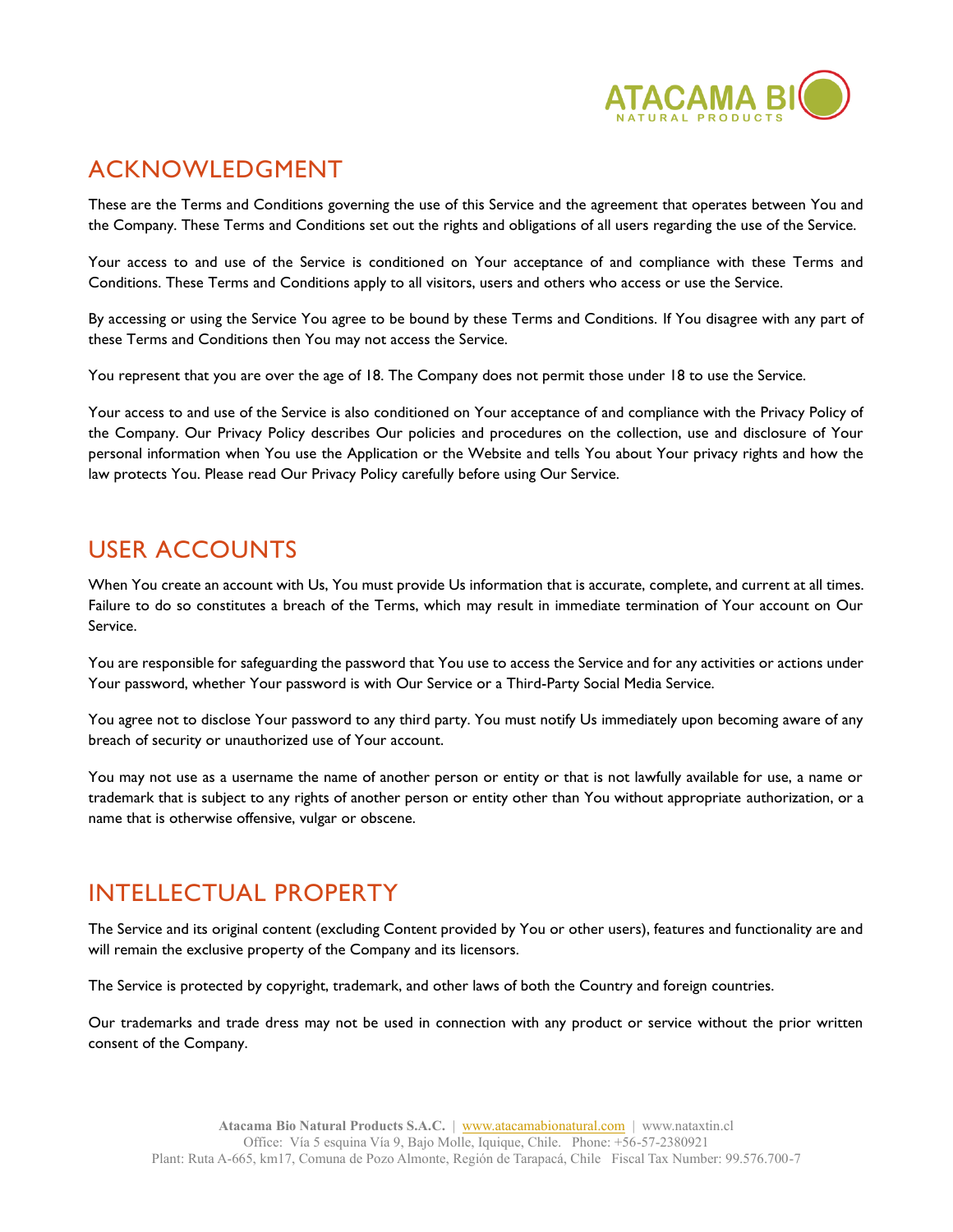

# YOUR FEEDBACK TO US

You assign all rights, title and interest in any Feedback You provide the Company. If for any reason such assignment is ineffective, You agree to grant the Company a non-exclusive, perpetual, irrevocable, royalty free, worldwide right and license to use, reproduce, disclose, sub-license, distribute, modify and exploit such Feedback without restriction.

## LINKS TO OTHER WEBSITES

Our Service may contain links to third-party web sites or services that are not owned or controlled by the Company.

The Company has no control over, and assumes no responsibility for, the content, privacy policies, or practices of any third party web sites or services. You further acknowledge and agree that the Company shall not be responsible or liable, directly or indirectly, for any damage or loss caused or alleged to be caused by or in connection with the use of or reliance on any such content, goods or services available on or through any such web sites or services.

We strongly advise You to read the terms and conditions and privacy policies of any third-party web sites or services that You visit.

### **TERMINATION**

We may terminate or suspend Your Account immediately, without prior notice or liability, for any reason whatsoever, including without limitation if You breach these Terms and Conditions.

Upon termination, Your right to use the Service will cease immediately. If You wish to terminate Your Account, You may simply discontinue using the Service.

# LIMITATION OF LIABILITY

Notwithstanding any damages that You might incur, the entire liability of the Company and any of its suppliers under any provision of this Terms and Your exclusive remedy for all of the foregoing shall be limited to the amount actually paid by You through the Service or 100 USD if You haven't purchased anything through the Service.

To the maximum extent permitted by applicable law, in no event shall the Company or its suppliers be liable for any special, incidental, indirect, or consequential damages whatsoever (including, but not limited to, damages for loss of profits, loss of data or other information, for business interruption, for personal injury, loss of privacy arising out of or in any way related to the use of or inability to use the Service, third-party software and/or third-party hardware used with the Service, or otherwise in connection with any provision of this Terms), even if the Company or any supplier has been advised of the possibility of such damages and even if the remedy fails of its essential purpose.

Some states do not allow the exclusion of implied warranties or limitation of liability for incidental or consequential damages, which means that some of the above limitations may not apply. In these states, each party's liability will be limited to the greatest extent permitted by law.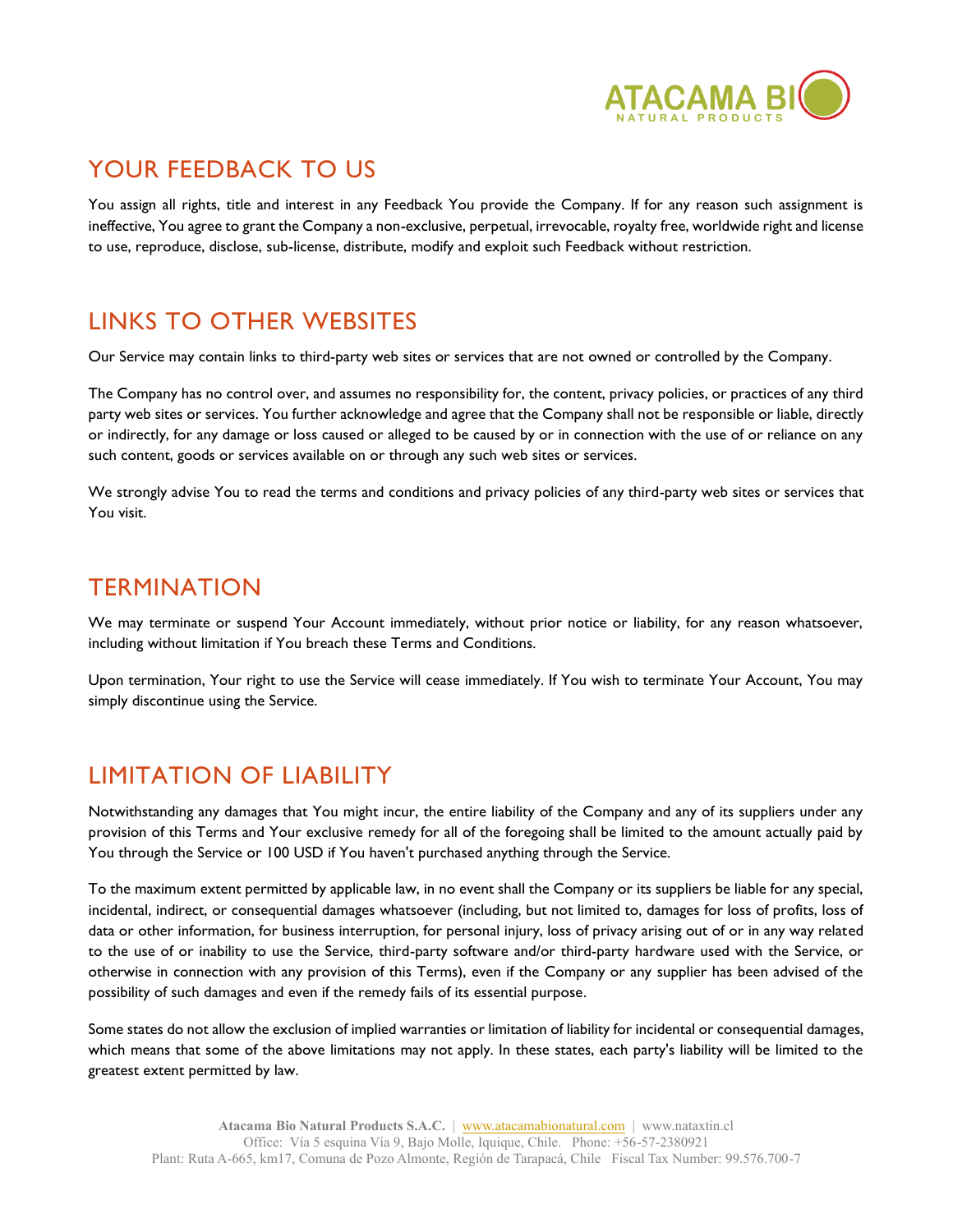

# "AS IS" AND "AS AVAILABLE" DISCLAIMER

The Service is provided to You "AS IS" and "AS AVAILABLE" and with all faults and defects without warranty of any kind. To the maximum extent permitted under applicable law, the Company, on its own behalf and on behalf of its Affiliates and its and their respective licensors and service providers, expressly disclaims all warranties, whether express, implied, statutory or otherwise, with respect to the Service, including all implied warranties of merchantability, fitness for a particular purpose, title and non-infringement, and warranties that may arise out of course of dealing, course of performance, usage or trade practice. Without limitation to the foregoing, the Company provides no warranty or undertaking, and makes no representation of any kind that the Service will meet Your requirements, achieve any intended results, be compatible or work with any other software, applications, systems or services, operate without interruption, meet any performance or reliability standards or be error free or that any errors or defects can or will be corrected.

Without limiting the foregoing, neither the Company nor any of the company's provider makes any representation or warranty of any kind, express or implied: (i) as to the operation or availability of the Service, or the information, content, and materials or products included thereon; (ii) that the Service will be uninterrupted or error-free; (iii) as to the accuracy, reliability, or currency of any information or content provided through the Service; or (iv) that the Service, its servers, the content, or e-mails sent from or on behalf of the Company are free of viruses, scripts, trojan horses, worms, malware, timebombs or other harmful components.

Some jurisdictions do not allow the exclusion of certain types of warranties or limitations on applicable statutory rights of a consumer, so some or all of the above exclusions and limitations may not apply to You. But in such a case the exclusions and limitations set forth in this section shall be applied to the greatest extent enforceable under applicable law.

### GOVERNING LAW

The laws of the Country, excluding its conflicts of law rules, shall govern this Terms and Your use of the Service. Your use of the Application may also be subject to other local, state, national, or international laws.

### DISPUTES RESOLUTION

If You have any concern or dispute about the Service, You agree to first try to resolve the dispute informally by contacting the Company.

# FOR EUROPEAN UNION (EU) USERS

If You are a European Union consumer, you will benefit from any mandatory provisions of the law of the country in which you are resident in.